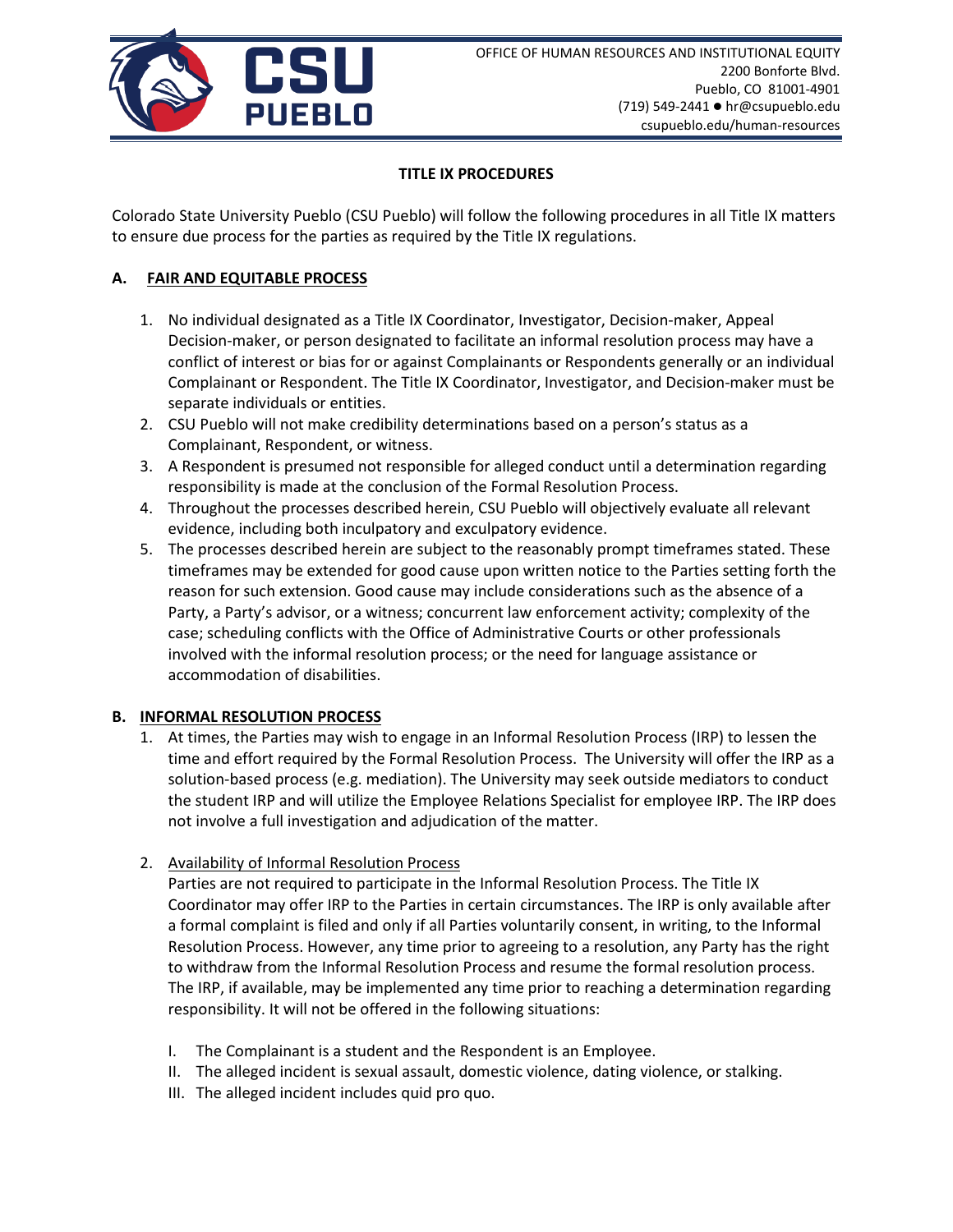3. Notice of Availability of Informal Resolution Process

If the IRP is available, the Title IX Coordinator will issue written notice to the parties disclosing:

- a. The allegations;
- b. The requirements of the IRP, including the circumstances under which it precludes the Parties from resuming a Formal Complaint arising from the same allegations;
- c. Any consequences resulting from participating in the IRP, including the records that will be maintained or could be shared; and
- d. That either Party may withdraw from the IRP and resume the formal grievance process prior to agreeing to a resolution.

## 4. Timeframe

CSU Pueblo will make a good faith effort to complete the informal resolution process within an average of sixty to ninety days. After the Parties have agreed to a resolution that is accepted by the Title IX Coordinator, neither Party may appeal the resolution.

## **C. FORMAL RESOLUTION PROCESS**

## 1. Formal Complaint

- a. A Formal Complaint may be filed by a Complainant or by the Title IX Coordinator. A Formal Complaint may be brought to the attention of the Title IX Coordinator, Nicole Ferguson, in person at OSC 201 or by phone at 719-549-2210 or email at nicole.ferguson[@csupueblo.edu](mailto:kat.abernathy@csupueblo.edu).
- b. CSU Pueblo will investigate the allegations in a Formal Complaint unless that matter is resolved through the IRP or is otherwise dismissed as stated below.

## 2. Dismissal

- a. The Title IX Coordinator will dismiss a Formal Complaint, and no investigation will be conducted under this procedure if:
	- i. The conduct alleged in the Formal Complaint would not constitute Sexual Harassment even if proved; or
	- ii. The conduct alleged in the Formal Complaint did not occur within the Jurisdiction/Applicability of the policy.
- b. The Title IX Coordinator may dismiss a Formal Complaint, or any allegations therein, at any time during the investigation or hearing if:
	- i. The Complainant notifies the Title IX Coordinator in writing that the Complainant would like to withdraw the Formal Complaint or any allegation therein;
	- ii. The Respondent is no longer enrolled in or employed by CSU Pueblo; or
	- iii. Specific circumstances prevent CSU Pueblo from gathering evidence sufficient to reach a determination as to the Formal Complaint or allegations therein.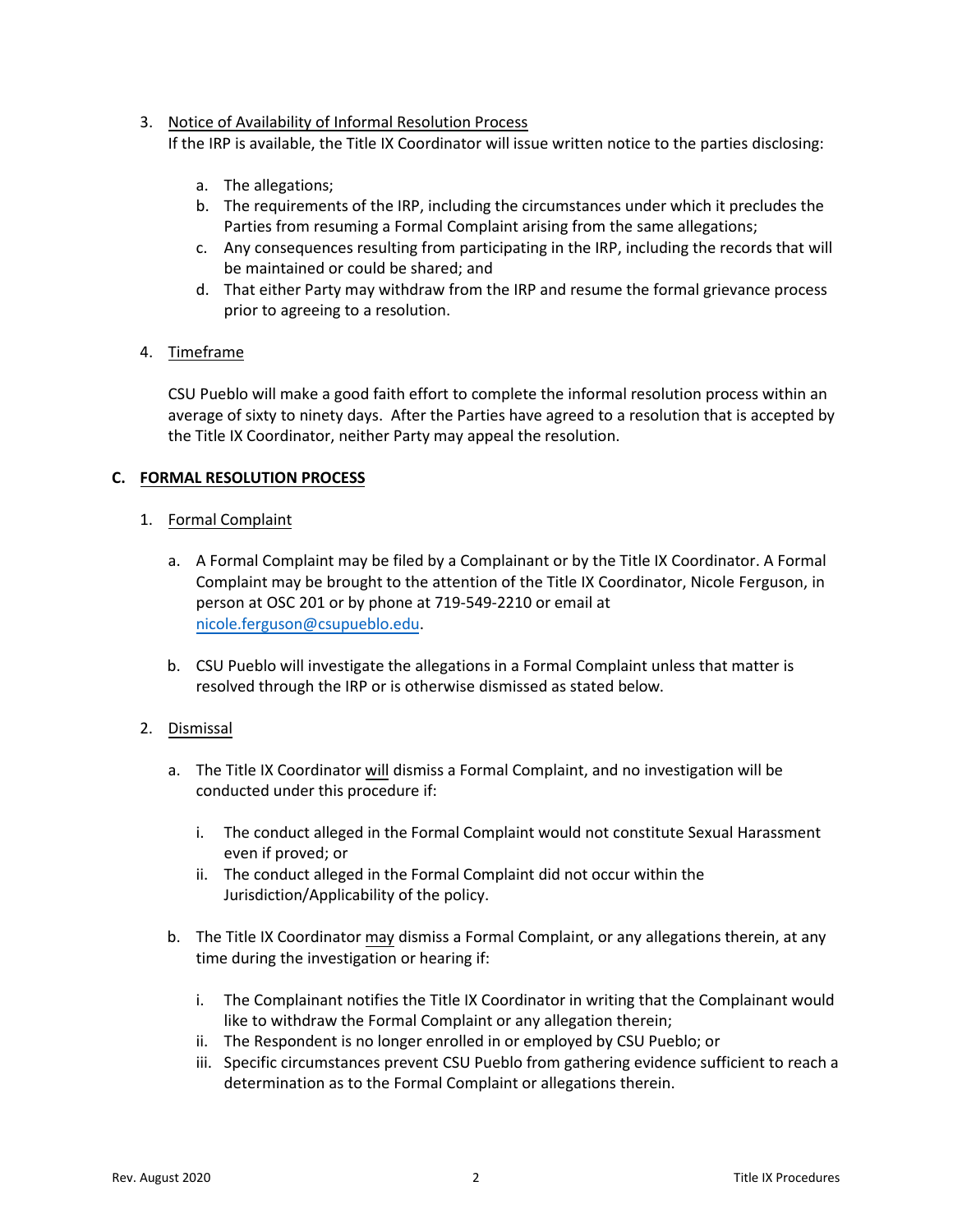- c. The dismissal of a Formal Complaint under Section B.2.a. of this Procedure does not preclude CSU Pueblo from conducting an investigation or taking action under other applicable policies with regard to conduct that is not subject to this Policy. Allegations of student conduct that fall under the definition of Sexual harassment but fall outside of the jurisdiction/applicability of this procedure will follow this process.
- d. Upon dismissal of the Formal Complaint or any allegations therein, the Title IX Coordinator will promptly send written notice of the dismissal and the reasons therefor simultaneously to the Parties. The Title IX Coordinator will refer the matter to Student Conduct and Case Management or appropriate University Administration for further review under the applicable University policy or process.

#### 3. Consolidation

The Title IX Coordinator may consolidate Formal Complaints as to allegations of Sexual Harassment where the allegations of Sexual Harassment arise out of the same facts or circumstances.

## 4. Timeframe

CSU Pueblo will make a good faith effort to complete the Formal Resolution process, including the hearing but excluding appeals, within an average of sixty to ninety days. The timeframe is stayed during the informal process. The filing of the Formal Complaint with the Title IX Coordinator starts the timeframe for the process.

#### 5. Written Notice

Upon receipt of a Formal Complaint, the Title IX Coordinator will issue written notice of allegations to the Respondent and Complainant, if known. The written notice will be provided to each Party with sufficient time to prepare a response before any initial interview. The notice of allegations will include the following:

- a. Notice of this procedure and the processes contained herein, including the Informal Resolution Process described in Section 2 above;
- b. The identities of the Parties involved, if known;
- c. The conduct allegedly constituting sexual harassment;
- d. The date and location of the incident, if known;
- e. A statement that the Respondent is presumed not responsible for the alleged conduct;
- f. A statement that a determination regarding responsibility is made at the conclusion of the formal resolution process;
- g. A statement that Parties may have an advisor of their choice, who may be, but is not required to be, an attorney;
- h. A statement that Parties may inspect and review evidence; and
- i. A statement that knowingly making false statements or knowingly submitting false information during this process is prohibited and may be grounds for separate discipline.

If, during the course of an investigation, CSU Pueblo decides to investigate additional allegations about the Complainant or Respondent relating to the same facts or circumstances but are not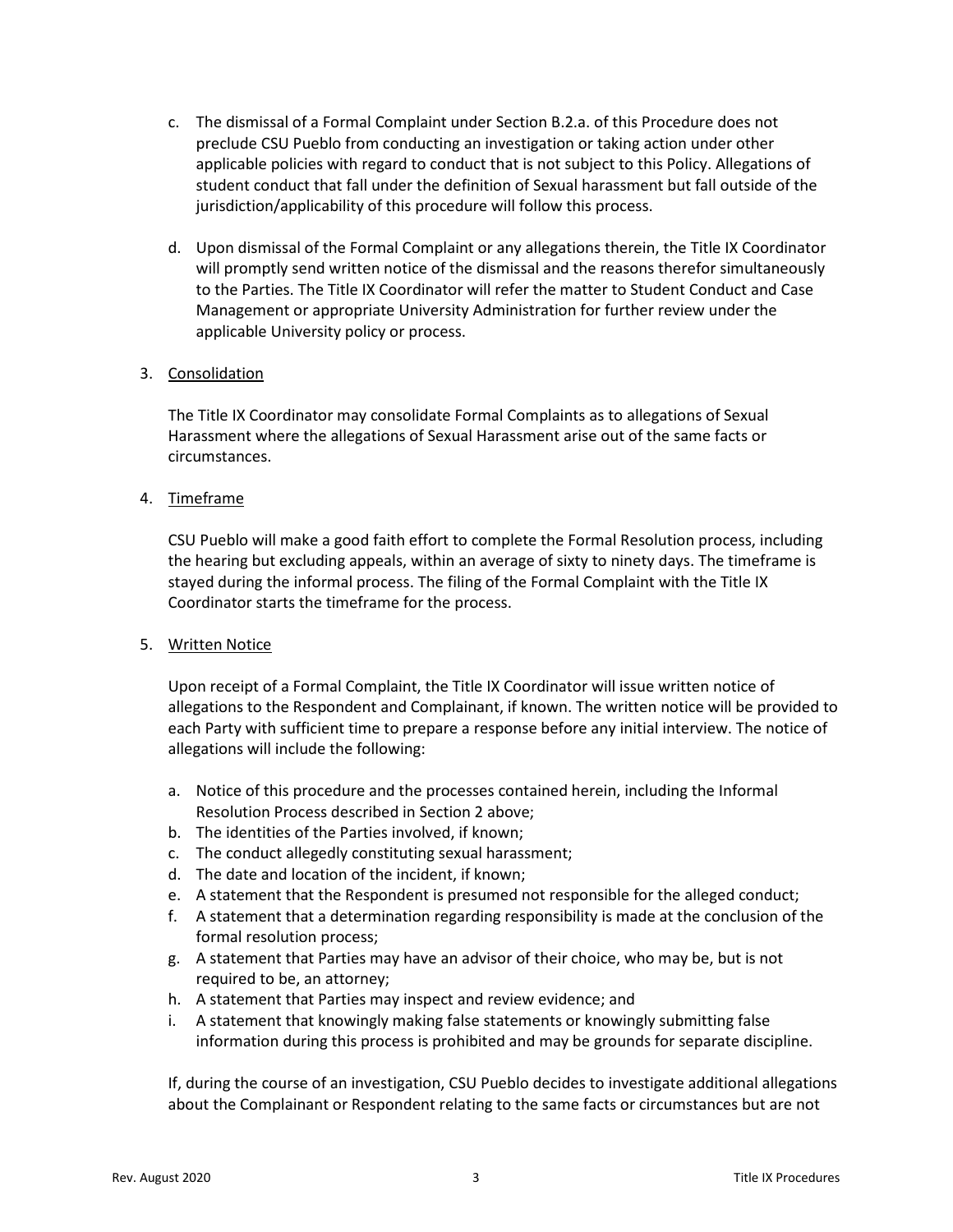included in the earlier written notice, CSU Pueblo will provide notice of the additional allegations to the Parties whose identities are known.

## 6. Advisor

- a. Each Party has the right to have an advisor of their choice but are not required to have one. During the Hearing phase of the proceedings, only the Advisor can ask cross examination questions of the other Party or witnesses.
- b. The advisor may be, but need not be, an attorney. The advisor may not be a witness or a potential witness in the case.
- c. The advisor may be present at any proceedings that are part of the Formal Resolution process. Only one person may serve in the role as advisor and appear at the hearing or at any other proceeding. The Party may not have anyone other than their advisor appear at any proceeding. If a Party wishes to have an advisor present at a proceeding, CSU Pueblo will work within reason to schedule the proceeding so the advisor may attend, without unreasonably delaying the progress of the formal resolution process.
- d. If a Party wishes to ask cross examination questions of a Party or witness at the hearing and does not have an advisor, CSU Pueblo will select and provide an advisor to the Party, free of charge, for the limited purpose of conducting cross examination.
- e. Except as described in Section 3.8.4 below, a Party's advisor may not speak on behalf of the Party, nor participate in the process. All communications from the Title IX Coordinator and Investigator, both oral and written, will be done with the Complainant and not with the advisor.
- f. The Party may choose to have a different advisor appear at the hearing than appeared during the investigative proceedings. If the Party chooses to have a different advisor at the hearing, they must inform the Title IX Coordinator, in writing, prior to the final investigative report being delivered to the Party. The new advisor will receive a copy of the investigative report

## **D. INVESTIGATION**

- 1. CSU Pueblo will investigate the allegations in a Formal Complaint.
- 2. CSU Pueblo, and not the Complainant or the Respondent, has the burden of proof and the burden of gathering evidence sufficient to reach a determination regarding responsibility.
- 3. CSU Pueblo cannot access, consider, disclose, or otherwise use a Party's records that are made or maintained by a health care professional acting in his or her professional capacity, and which are made or maintained in connection with the provision of treatment to the Party, unless CSU Pueblo obtains that Party's voluntary written consent to do so for the resolution process.
- 4. During the investigation, each Party has an opportunity to present witnesses and evidence to the Investigator.
- 5. The Investigator will provide written notice of the date, time, location, participants, and purpose of any investigative interview or other meeting to any Party or witness whose participation is invited or expected.
- 6. Prior to the conclusion of the investigation, the Investigator will send to each Party and to each Party's advisor, if any, all evidence obtained as part of the investigation (evidence report) regardless of whether CSU Pueblo intends to rely on such evidence in reaching a determination regarding responsibility, that is directly related to the allegations raised in the Formal Complaint.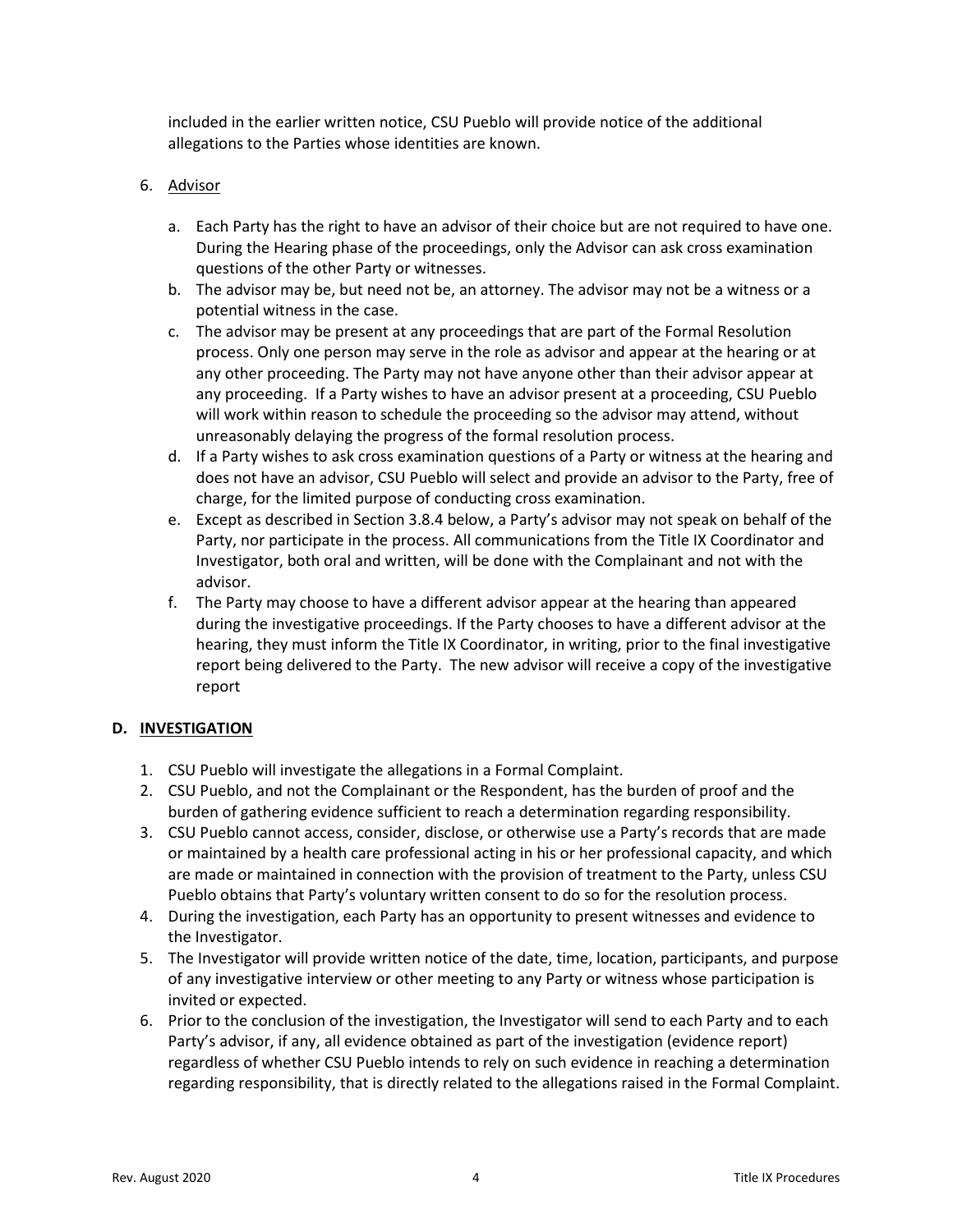- a. Upon receipt of the evidence report, each Party may submit a written response, which the Investigator will consider prior to conclusion of the investigation and completion of the investigative report.
- b. The written response, if any, must be submitted to the Investigator by the deadline designated by the Investigator, which will be at least ten days after the Investigator sends the evidence report to the Party, unless the deadline is extended for good cause.
- 7. The Investigator will then create an investigative report that fairly summarizes relevant evidence. The Investigator must conduct an objective evaluation of all relevant evidence, including both inculpatory and exculpatory evidence.
- 8. At least ten days prior to the scheduled hearing, the Title IX Coordinator will send to each Party and to each Party's advisor, if any, the investigative report.
	- a. Each Party may submit a written response, which the Title IX Coordinator will submit to the Decision-maker for consideration at the hearing.
	- b. The written response, if any, must be submitted to the Title IX Coordinator by the deadline designated by the Title IX Coordinator, unless the deadline is extended for good cause.

## **E. HEARING**

#### 1. General Conduct of the Hearing

- a. CSU Pueblo has contracted with the Colorado Office of Administrative Courts to preside over the hearings and an appointed Administrative Law Judge within that Office will serve as the Decision-maker at the hearing.
- b. The Decision-maker will conduct a live hearing. Prior to the hearing, the Decision-maker will review the investigative report and the written responses provided by the Parties, if any.
- c. The hearing may occur in person. If either Party, or the University submits a request no later than 10 days prior to the scheduled hearing, the hearing will occur virtually in a manner allowing the participants to simultaneously see and hear the party or witness answering questions. During the COVID-19 pandemic, hearings will be virtual. The Decision-maker will appear virtually unless otherwise agreed.
- d. Hearings will be recorded. The recording will be available to the Parties for inspection and review.

#### 2. Standard of Evidence

- a. The determination of responsibility will be made by the Decision-maker using the preponderance of the evidence standard as defined in the Title IX Policy. Preponderance of the evidence is evidence that proves that it is more likely than not that an allegation is true.
- 3. Relevant Evidence Considered
	- a. In making a determination of responsibility or sanctions, the Decision-maker may only consider relevant evidence.
	- b. Relevant evidence is evidence having any tendency to make the existence of any fact that is of consequence to the determinations to be made more probable or less probable than it would be without the evidence.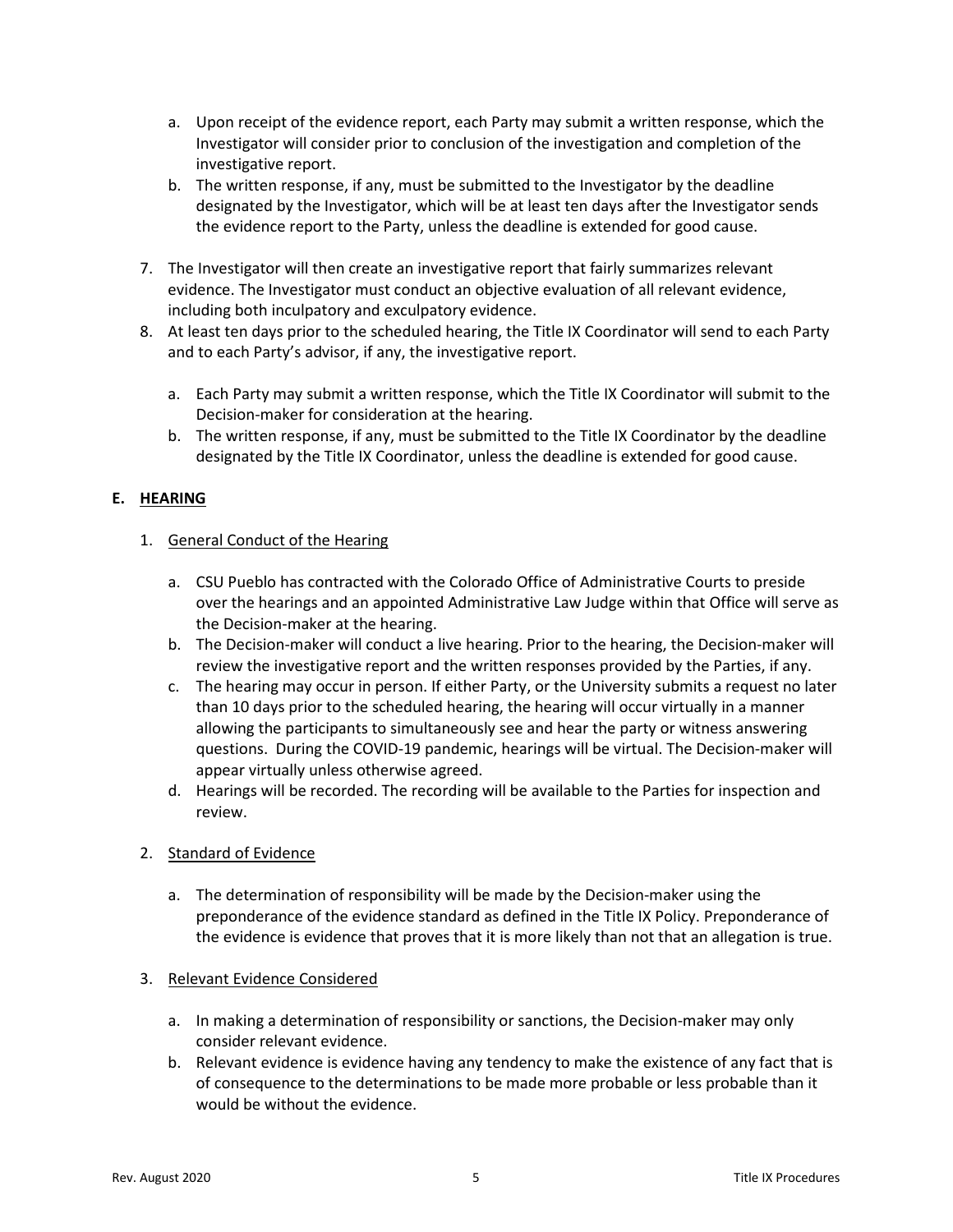- c. The Decision-maker will not consider evidence about the Complainant's sexual predisposition or prior sexual behavior, except that the Decision-maker may consider:
	- i. Evidence about the Complainant's prior sexual behavior, when offered to prove that someone other than the Respondent committed the conduct alleged by the Complainant; or
	- ii. Evidence concerning specific incidents of the Complainant's prior sexual behavior with respect to the Respondent, when offered to prove consent.
- d. The Decision-maker will not consider evidence of any statement of a Party or witness, if the Party or witness does not submit to cross-examination at the hearing, in reaching a determination regarding responsibility. The Decision-maker will not draw an inference about the determination regarding responsibility based solely on a Party's or witness's absence from the hearing or refusal to answer cross-examination or other questions.
- e. The Decision-maker will not consider Information protected under a legally recognized privilege, unless the person holding such privilege has waived the privilege.
- f. The Decision-maker must conduct an objective evaluation of all relevant evidence, including both inculpatory and exculpatory evidence.
- g. Credibility determinations may not be based on a person's status as a Complainant, Respondent, or witness.
- h. The Decision-maker may consider the evidence in the Investigative Report in reaching their decision and making credibility determinations.

## 4. Witness Examination

- a. Each Party, not their advisor, may make an opening statement and a closing argument. Neither the opening statement nor the closing argument are to be considered evidence.
- b. The Decision-maker will allow each Party's advisor to examine witnesses, including direct examination and cross examination.
- c. Cross examination may not be conducted by either Party, but a Party may conduct direct examination of their witnesses. Cross examination may only be conducted by an advisor acting on a Party's behalf.
- d. Only relevant cross-examination questions may be asked of a Party or witness. Before a Party or witness answers a question, the Decision-maker will determine whether the question is relevant and explain any decision to exclude a question as not relevant.
- e. The Decision-maker may make a determination of relevancy of questions asked during direct examination and exclude those questions
- f. The Decision-maker may ask questions of the witnesses and the Party throughout the proceedings.

## 5. Written Determination

- a. After considering the investigative report, including any Party's written response to the investigative report, and all relevant evidence presented at the hearing, the Decision-maker will issue a written determination to the Title IX Coordinator.
- b. The Title IX Coordinator will promptly provide the written determination to the Sanctioning Authority.
- c. The Sanctioning Authority shall provide a written sanction, or recommend sanctions as stated below, within 5 working days to the Title IX Coordinator. Said document shall be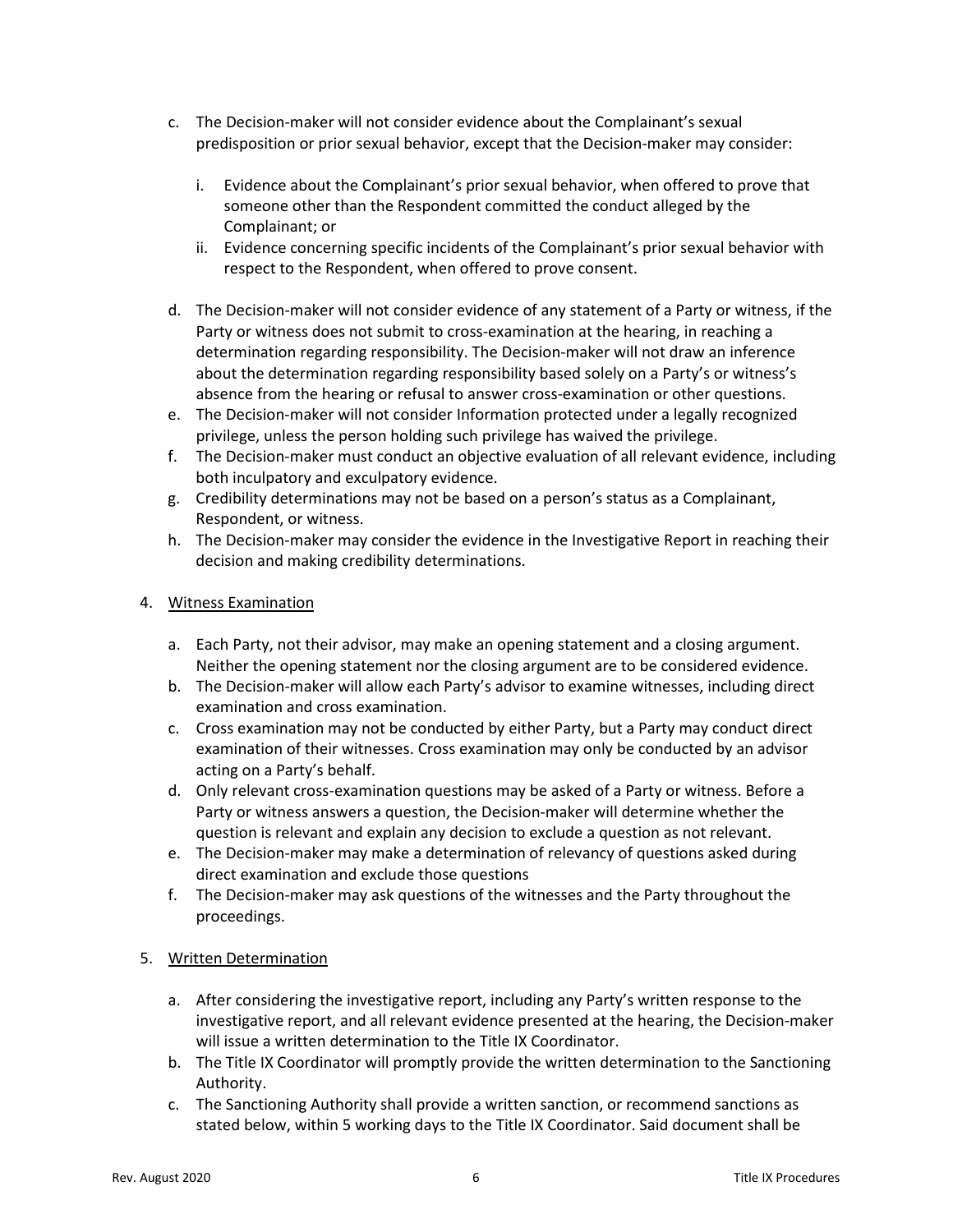attached to the Decision-makers written determination and the Title IX Coordinator will provide the Written Determination and sanctions simultaneously to the Parties.

- d. The written determination will include:
	- i. Identification of the allegations potentially constituting Sexual Harassment;
	- ii. A description of the procedural steps from the receipt of the Formal Complaint through the determination, including any notifications to the Parties, interviews, site visits, methods used to gather other evidence, and hearings held;
	- iii. Findings of fact supporting the determination;
	- iv. Conclusions regarding the application of the Title IX Policy, or any other policy alleged to have been violated within the Complaint to the facts;
	- v. A statement of, and rationale for, the result as to each allegation, including:
		- 1. A determination regarding responsibility;
		- 2. Any disciplinary sanctions imposed on the Respondent;
		- 3. Whether remedies will be provided to the Complainant;
	- vi. Procedures and permissible bases for the Parties to appeal.
	- vii. The written determination becomes final 7 days after it is sent to the Parties, unless an appeal is filed.

## **F. SANCTIONS**

If the Decision-maker finds the Respondent has violated the Title IX policy or any other policy of the University, sanctions will be the responsibility of the appropriate sanctioning authority dependent on the Respondent's status at the University. The student sanctioning authority, the Respondentemployee's supervisor, or the appropriate faculty hearing panel will attend the hearing for purposes of hearing the evidence to facilitate the sanctioning process. They will not participate in the hearing or ask questions. Sanctions must be issued within 5 working days of the Decision-maker's decision.

- 1. For students, the Director of Student Conduct and Community Standards or designee will be the sanctioning authority when the Respondent is a student. Sanctioning guidelines will be as stated in the Student Code of Conduct.
- 2. For employees, the sanctioning authority for Administrative Professional employees and Faculty is the President of the University. The Sanctioning authority for State Classified employees are the Appointing Authorities as defined in University policy pursuant to the State Personnel Rules.
- 3. The supervisor or appropriate faculty panel will make recommendations for sanctions. If the supervisor has a conflict, then the next-level supervisor or an equivalent level supervisor will attend the hearing and make sanction recommendations. The Title IX Coordinator will determine a substitute if a conflict exists.
- 4. When the Respondent is Faculty, this process must follow the process outlined in the Faculty Handbook for either a grievance or a disciplinary action.
- 5. When the Respondent is a State Classified employee, processes pursuant to the State Personnel Rules are applicable.
- 6. If a Respondent is found responsible for Sexual Harassment under this Policy, possible sanctions include those listed in the Faculty Handbook for grievance and faculty disciplinary actions, up to and including termination. For State Classified employees, possible sanctions are those listed in the State Personnel Rules, up to and including termination. For Administrative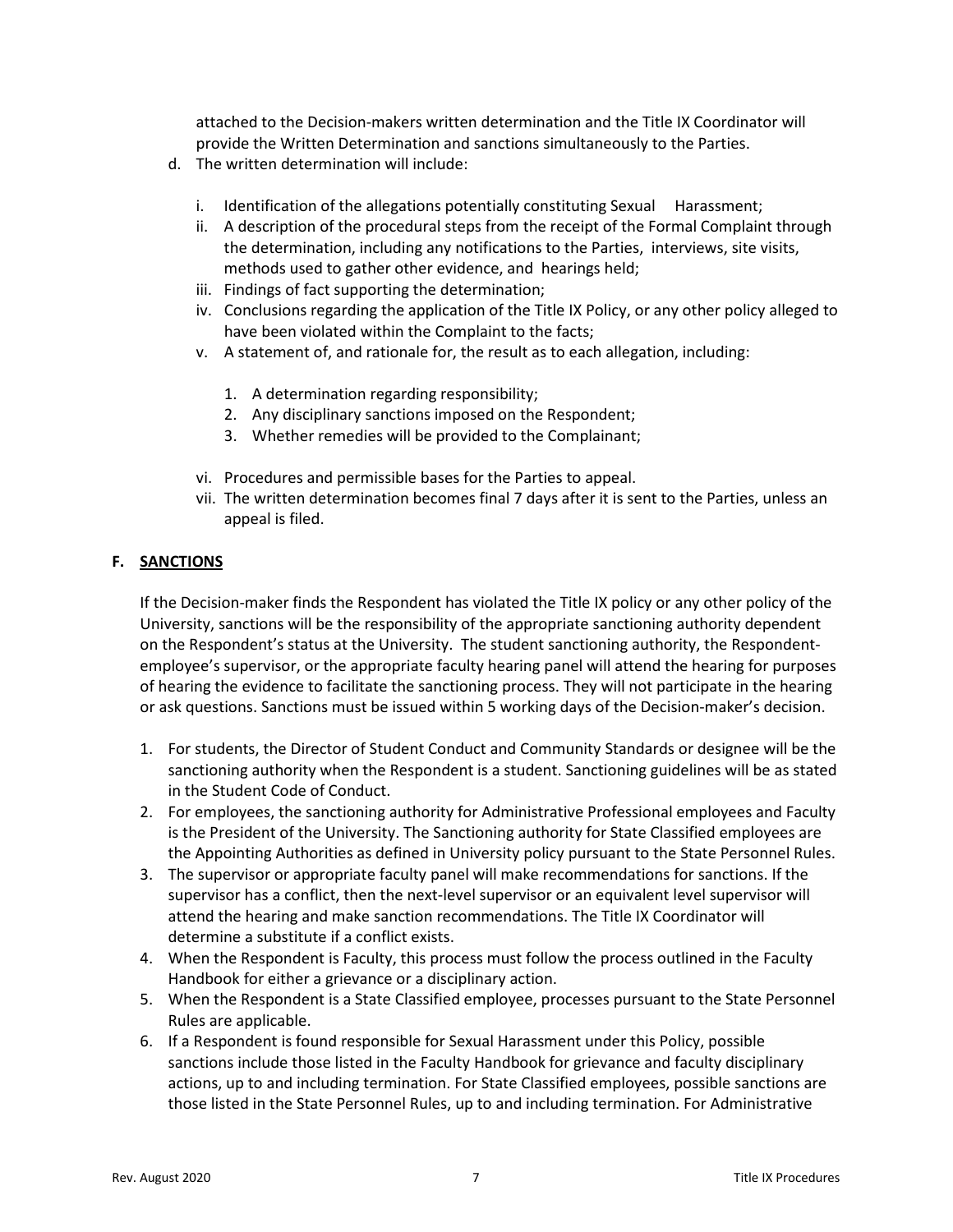Professional employees, possible sanctions include, but are not limited to, all possible sanctions listed for Faculty or State Classified employees, up to and including termination.

#### **G. APPEAL**

## 1. Appealable Issues

a. Either Party may appeal the dismissal of a Formal Complaint or any allegations therein or a determination regarding responsibility. No other issue may be appealed.

## 2. Basis for Appeal

- a. A Party may only appeal on one or more of the following bases:
	- i. A procedural error occurred that significantly impacted the outcome of the hearing.
	- ii. The sanction(s) imposed was substantially disproportionate tothe severity of the violation(s) committed. Only Students can appeal on this basis.
	- iii. New and significant information is now available and is sufficient enough to alter the decision, which was not reasonably available at the time of the hearing. (Failure to present evidence during the proceedings or to participate the investigation, even when resulting from concern over pending criminal or civil proceedings, does not make information "unavailable" at the time of the meeting.)
	- iv. The Title IX Coordinator, Investigator, or Decision-maker had a conflict of interest or bias for or against Complainants or Respondents generally, or the individual Complainant or Respondent, that affected the outcome of the matter.

## 3. Filing an Appeal

- a. If a Party wishes to file an appeal, the Party must notify the Title IX Coordinator in writing no later than 5 working days after the notice of dismissal or written determination is sent to the Party.
- b. The written appeal must state with specificity both the issues being appealed; and the bases for the appeal. The Party shall use the Appeal Form provided by the Title IX Coordinator.
- 4. Timeframe for Completion of Appeal
	- a. CSU Pueblo will make a good faith effort to complete the appeal within 20 days.
	- b. The timeframe for completion of appeal may be extended for good cause. If the timeframe for completion of appeal is extended, the Title IX Coordinator will notify both Parties in writing of the delay or extension and the reasons for the delay or extension.
- 5. Appeal Procedure
	- a. After receiving a timely written appeal, the Title IX Coordinator will notify the Parties in writing that the appeal was filed and the process for submitting a written statement in support of, or challenging, the issues being appealed. The appeal, including any written statements submitted by the Parties, will be considered by the Appeal Decision-maker. The Appeal Decision-maker may also consider the investigative report, including any Party's